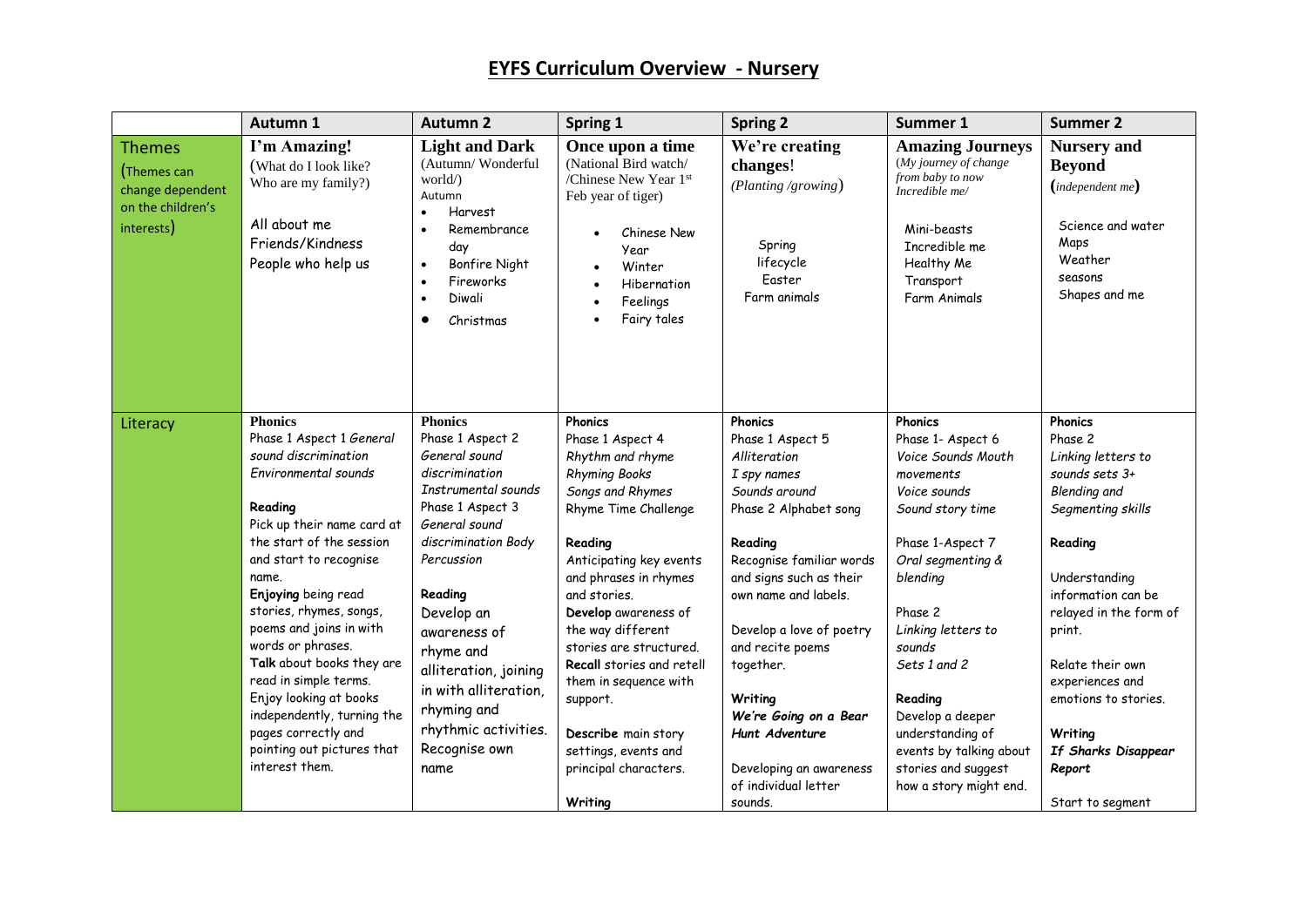|              | Writing<br>On Sudden Hill Story<br>The<br>Become aware that<br>writing has meaning. Use<br>drawings and mark making<br>in play.                                                                                                                | Listen to and join<br>with repeated<br>refrains in stories<br>and poems.<br>Act out part of<br>stories showing an<br>awareness of<br>emotions of<br>characters.<br>Writing<br>Rosie's Walk Story<br>Attempt to copy<br>their own name on<br>their independent<br>work.<br>Focus on correct<br>pencil grip.<br>Mark making used in<br>play for purpose.                                                | Chocolate Mug Cake<br><b>Instructions</b><br>Talk about the marks and<br>letters they write,<br>ascribing meaning                                                                                                                                                                                                                                                                          | Learn the alphabet song                                                                                                                                                                                                                                                                                                                                                   | Writing<br>Jack and the<br>Jellybean Stalk<br><b>Traditional Tale</b><br>Learn to write the<br>letters they are<br>learning the sounds<br>for. Attempt this in<br>independent work                                                                                                                                                                      | words to break them<br>into sounds and<br>attempt to write cv, vc<br>and cvc words.                                                                                                                                                                                                        |
|--------------|------------------------------------------------------------------------------------------------------------------------------------------------------------------------------------------------------------------------------------------------|-------------------------------------------------------------------------------------------------------------------------------------------------------------------------------------------------------------------------------------------------------------------------------------------------------------------------------------------------------------------------------------------------------|--------------------------------------------------------------------------------------------------------------------------------------------------------------------------------------------------------------------------------------------------------------------------------------------------------------------------------------------------------------------------------------------|---------------------------------------------------------------------------------------------------------------------------------------------------------------------------------------------------------------------------------------------------------------------------------------------------------------------------------------------------------------------------|---------------------------------------------------------------------------------------------------------------------------------------------------------------------------------------------------------------------------------------------------------------------------------------------------------------------------------------------------------|--------------------------------------------------------------------------------------------------------------------------------------------------------------------------------------------------------------------------------------------------------------------------------------------|
| <b>Maths</b> | Selects a small number of<br>objects from a group when<br>asked e.g. gives me one/two.<br>-recites some numbers in<br>sequence.<br>-uses some language of<br>"more" or "lot"<br>-notices shapes in and<br>patterns in pictures.<br>Count up 5. | Develop fast recognition<br>of up to 3 objects,<br>without having to count<br>them individually<br>(subsisting)<br>Recite number past 5.<br>Say one number for each<br>item in order: 1,2,3,4,5.<br>Talk about and explore<br>2D shapes square/circle.<br>Number<br>Recite number names<br>in sequence to 10 in<br>songs.<br>Count objects and<br>discuss quantities 0-<br>10<br>Shows an interest in | Beginning to use language<br>of size.-<br>Beginning to categorise<br>objects according to<br>size.<br>Identify how many items<br>are in a set.<br>-looking at numerals in<br>the environment.<br>-looking at similarities of<br>Number<br>Recite number names in<br>sequence to 10 forwards<br>and backwards in songs.<br>Count objects and<br>discuss quantities of<br>groups of objects. | Working on counting in<br>different ways e.g.<br>clapping, jumping<br>anything can be counted.<br>Matching numerals and<br>quantity.<br>Look at mathematical<br>language big/small/tall.<br>-Use shapes in<br>appropriately in task.<br>Number<br>Recite number names<br>forwards and backwards<br>10 independently.<br>Recognises numbers 0-10.<br>Compare quantities of | Counting objects up to<br>ten.<br>Work on small number<br>problems.<br>-Able to create a model<br>which is tall using<br>appropriate shapes.<br>-number recognition 1-<br>10 extend where<br>needed.<br>-compare to groups of<br>objects able to<br>identify which has<br>more/less.<br>Number<br>Recite number names<br>forwards and<br>backwards 10 + | Introduce positional<br>language e.g. "next to "<br>"on top of"<br>Estimates how many<br>items in a group.<br>-look at measuring who<br>is the biggest /smallest<br>Number<br>Counting objects that<br>cannot be moved.<br>Select the correct<br>numeral to represent<br>up to 10 objects. |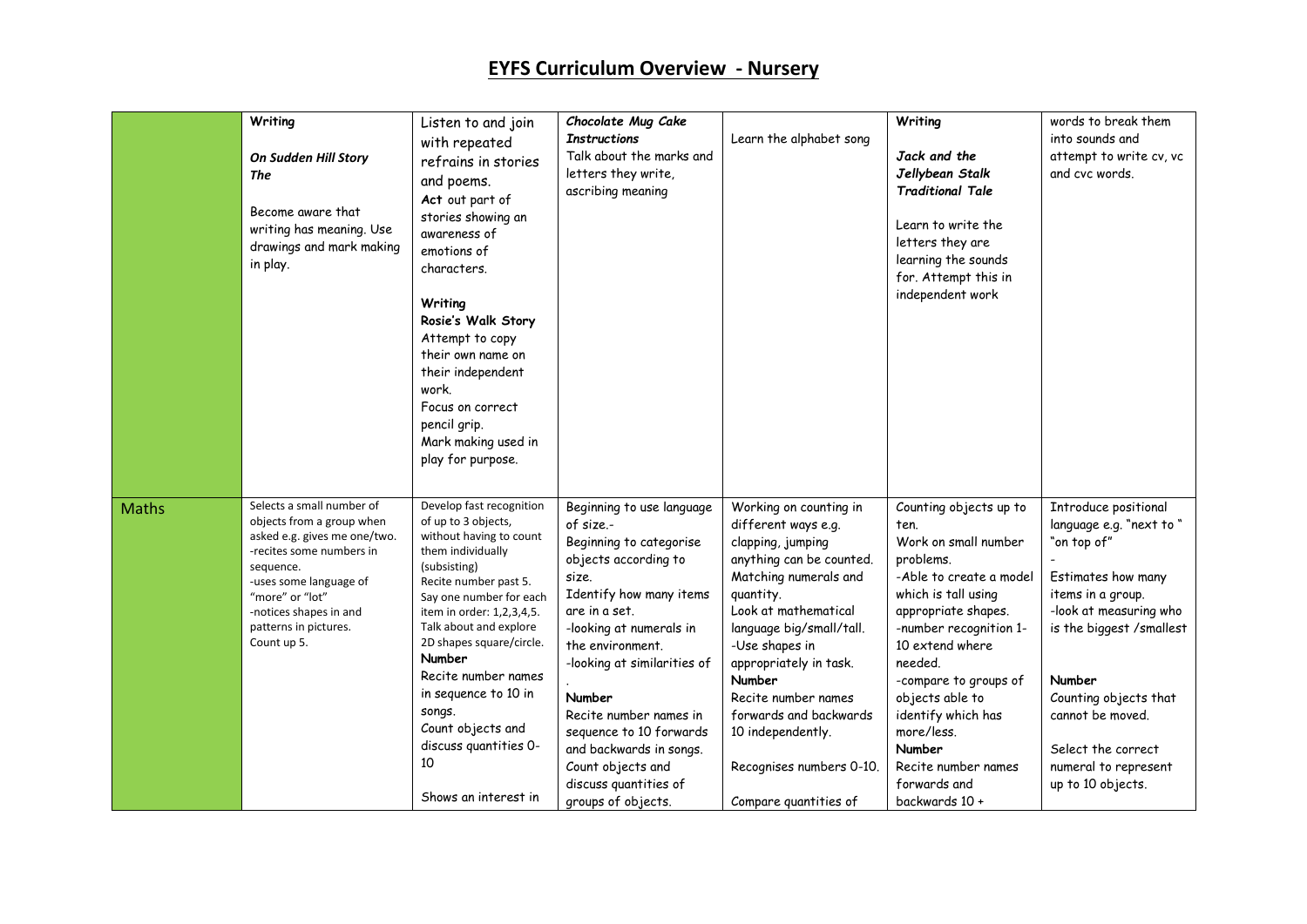|                      |                           | representing               | Recognises numbers 0-5.  | two groups using more or | independently.          | Recognises similarities   |
|----------------------|---------------------------|----------------------------|--------------------------|--------------------------|-------------------------|---------------------------|
|                      |                           | numbers.                   | Represent numbers using  | less.                    | Matches numeral and     | and differences of        |
|                      |                           | Asks questions/            | fingers, marks on        |                          | quantity correctly.     | shapes in the             |
|                      |                           | makes comments             | Paper or pictures.       |                          | Shows an interest in    | environment.              |
|                      |                           | about numbers.             |                          | Making arrangements      | number problems.        |                           |
|                      |                           | Categorize objects by      | Identify how many        | with 3D objects through  |                         | Chooses and uses          |
|                      |                           | shape and size.            | objects are in a set.    | construction, using      | Compares two or more    | shapes appropriately      |
|                      |                           | Make arrangements          |                          | language spontaneously.  | groups, saying when     | for tasks.                |
|                      |                           | with shapes and            | Identify numerals in the |                          | they have the same      |                           |
|                      |                           | objects of different       | environment and          | Describe properties of   | number.                 | Give instructions using   |
|                      |                           | sizes.                     | represent numbers in     | shapes.                  |                         | positional language.      |
|                      |                           |                            | play.                    |                          | Recognising and naming  |                           |
|                      |                           |                            |                          | Uses positional language | 2D and 3D shapes in     |                           |
|                      |                           |                            | Introduced to some 3D    | to solve problems.       | the environment.        |                           |
|                      |                           |                            | shape names.             |                          |                         |                           |
|                      |                           |                            | Extends knowledge of     |                          | Order objects by        |                           |
|                      |                           |                            | and use of positional    |                          | length and height.      |                           |
|                      |                           |                            | language.                |                          |                         |                           |
|                      |                           |                            |                          |                          | Uses positional         |                           |
|                      |                           |                            |                          |                          | language to retell      |                           |
|                      |                           |                            |                          |                          | events.                 |                           |
| <b>Understanding</b> | Learn skills to make      | Use all their senses I     | Around the World         | Spring                   | Mini-beasts             | Science and water         |
| of the World         | friends.                  | hands-on exploration       | Chinese New Year         | lifecycle                | Incredible me           | Maps                      |
|                      |                           | of natural materials.      | Winter                   | Faster                   | Transport               | Weather/seasons           |
|                      | Learns how to notice      | <b>Explore collections</b> | Feelings                 | Farm animals             | Learn vocabulary to     | Shapes and me             |
|                      | differences and           | of materials with          | Fairy tales              | Learn vocabulary to talk | talk about different    | Learn vocabulary to       |
|                      | similarities between      | similar and /or            | Learns to recognise and  | about what makes         | occupations - visits.   | talk about different      |
|                      | themselves and others.    | different properties.      | talk about special times | themselves and their     | Learn about what a pet  | forces they can feel -    |
|                      |                           | Talk about what they       | or events for family and | friends special.         | needs.                  | explore magnets.          |
|                      |                           | see, using a wide          | friends                  | Learn vocabulary to talk | Learn about what an     |                           |
|                      | Learns about our EYFS     | vocabulary.                |                          | about photos of recent   | address is and what     | Learns how to combine     |
|                      | unit-what is in each area | Learns vocabulary to       | Learns vocabulary to     | events.                  | their house number is.  | ingredients together to   |
|                      | and who names of adults   | talk about significant     | name many occupations    | Learn about the school   | Learns that there are   | make slime.               |
|                      | in Nursery.               | events in their own        | and talk about them.     | - explore the building.  | similarities and        |                           |
|                      |                           | experiences.               |                          | Learn about how water    | differences that both   | Learns how to follow      |
|                      |                           | Learns about our           |                          | can be changed.          | connect and distinguish | pictorial instructions to |
|                      |                           | EYFS unit - exploring      |                          | Learn vocabulary to talk | them from one and       | make dough.               |
|                      |                           | further - who the          |                          | about different forces   | other.                  |                           |
|                      |                           | staff are in               |                          | they can feel. - pushing | Learn vocabulary        |                           |
|                      |                           | Reception.                 |                          | something down under     | about garden plants,    |                           |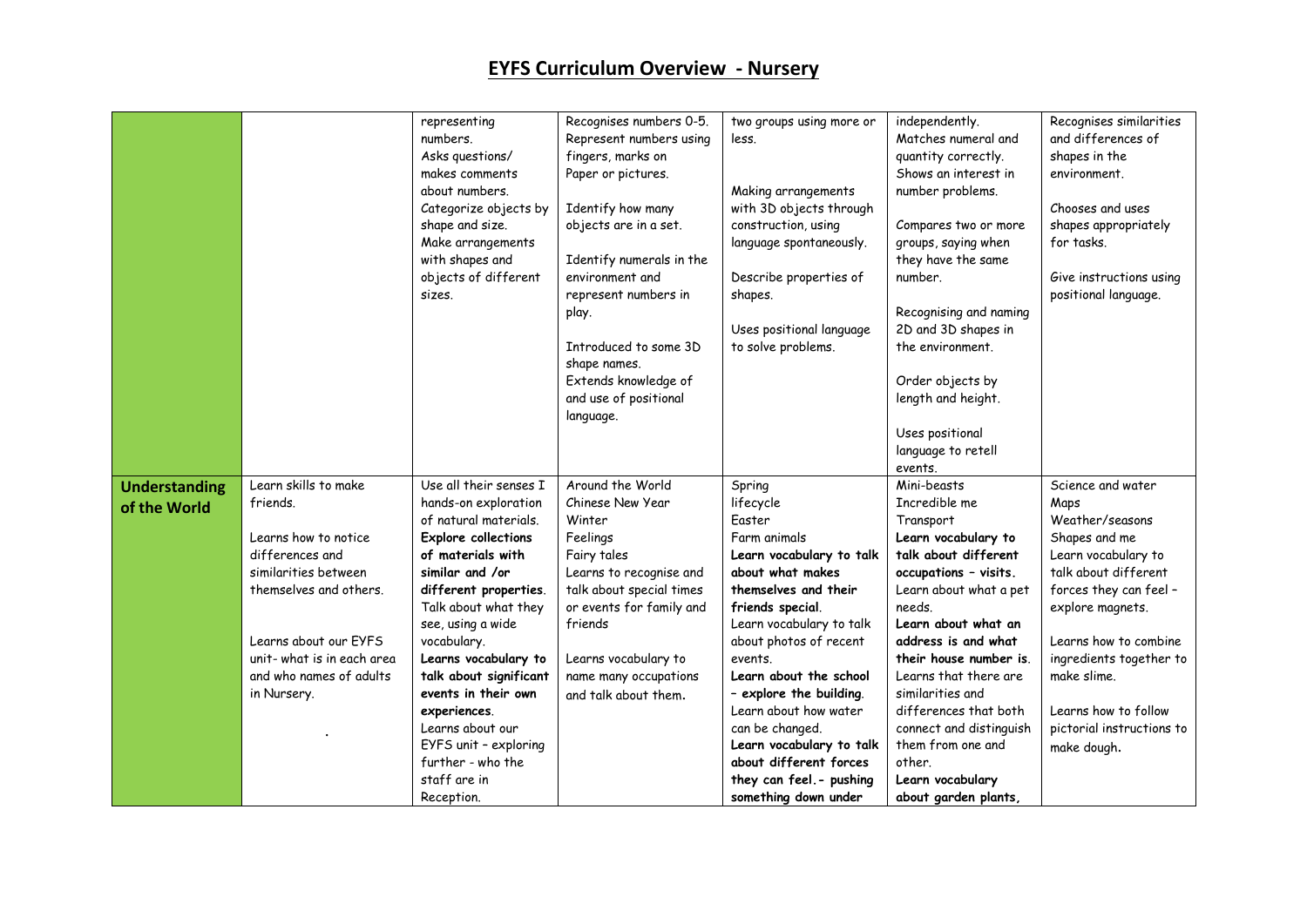|                                     |                                                                                                                                                                                                                           | Learn to recognise<br>their own name and<br>know it is their name<br>Learns how to roll,<br>pinch and squeeze<br>dough.<br>Learn about weather<br>and talk about the<br>change in the<br>weather - Autumnal<br>weather.<br>Learns about how to<br>create a shadow using<br>a light.                                                                     |                                                                                                                                                                                                                                                                                                                                                     | water.<br>Learn some simple<br>science experiments with<br>water and the vocabulary<br>to talk about what<br>happens to materials.                                                                                                                                                                                                  | insects and what we<br>find at the bottom of<br>the garden.                                                                                                                                                                                                                          |                                                                                                                                                                                |
|-------------------------------------|---------------------------------------------------------------------------------------------------------------------------------------------------------------------------------------------------------------------------|---------------------------------------------------------------------------------------------------------------------------------------------------------------------------------------------------------------------------------------------------------------------------------------------------------------------------------------------------------|-----------------------------------------------------------------------------------------------------------------------------------------------------------------------------------------------------------------------------------------------------------------------------------------------------------------------------------------------------|-------------------------------------------------------------------------------------------------------------------------------------------------------------------------------------------------------------------------------------------------------------------------------------------------------------------------------------|--------------------------------------------------------------------------------------------------------------------------------------------------------------------------------------------------------------------------------------------------------------------------------------|--------------------------------------------------------------------------------------------------------------------------------------------------------------------------------|
| <b>Expressive Art</b><br>and Design | Joining in with dancing<br>and ring games.<br>Joins in with singing<br>familiar songs.<br>Draw basic shapes.<br>Using chalk, paint and<br>collage.<br>Colour mixing make<br>orange, green.<br>Engage in simple role play. | Joining in with songs<br>and music-prepare<br>for Christmas<br>performances with<br>songs by the tree and<br>videos.<br>Joining in with<br>dancing and ring<br>games.<br>Joins in with singing<br>familiar songs.<br>Draw basic shapes.<br>Using chalk, paint and<br>collage.<br>Colour mixing make<br>orange, green.<br>Engage in simple role<br>play. | Sings a wider range of.<br>songs. Recalls many by<br>heart<br>Uses lines to enclose a<br>space and use shapes to<br>represent objects.<br>Beginning to be<br>interested in and<br>describe textures.<br>Use various construction<br>materials.<br>Uses movement and<br>dance to express<br>feelings.<br>Uses and make props to<br>support role play | Explore how we can<br>change textures using<br>modelling<br>clay/paper/card<br>Explores sounds and how<br>sounds can be changed.<br>Make up their own music<br>and songs.<br>Abstract Art and<br>primary colours.<br>Use various construction<br>materials and loose<br>parts.<br>Captures what they know<br>with art and role play | Creating shapes to<br>represent objects<br>using junk modelling/<br>houses i.e. mini beasts<br>Makes music with<br>others, engaging in role<br>play.<br>Beginning to be<br>interested in and<br>describe textures.<br>Captures own<br>experiences with<br>music, drama and<br>dance. | Looking at different<br>mediums to create<br>pictures<br>Makes up actions for<br>songs.<br>Artwork has more<br>accurate<br>representation.<br>Takes part in Nursery<br>concert |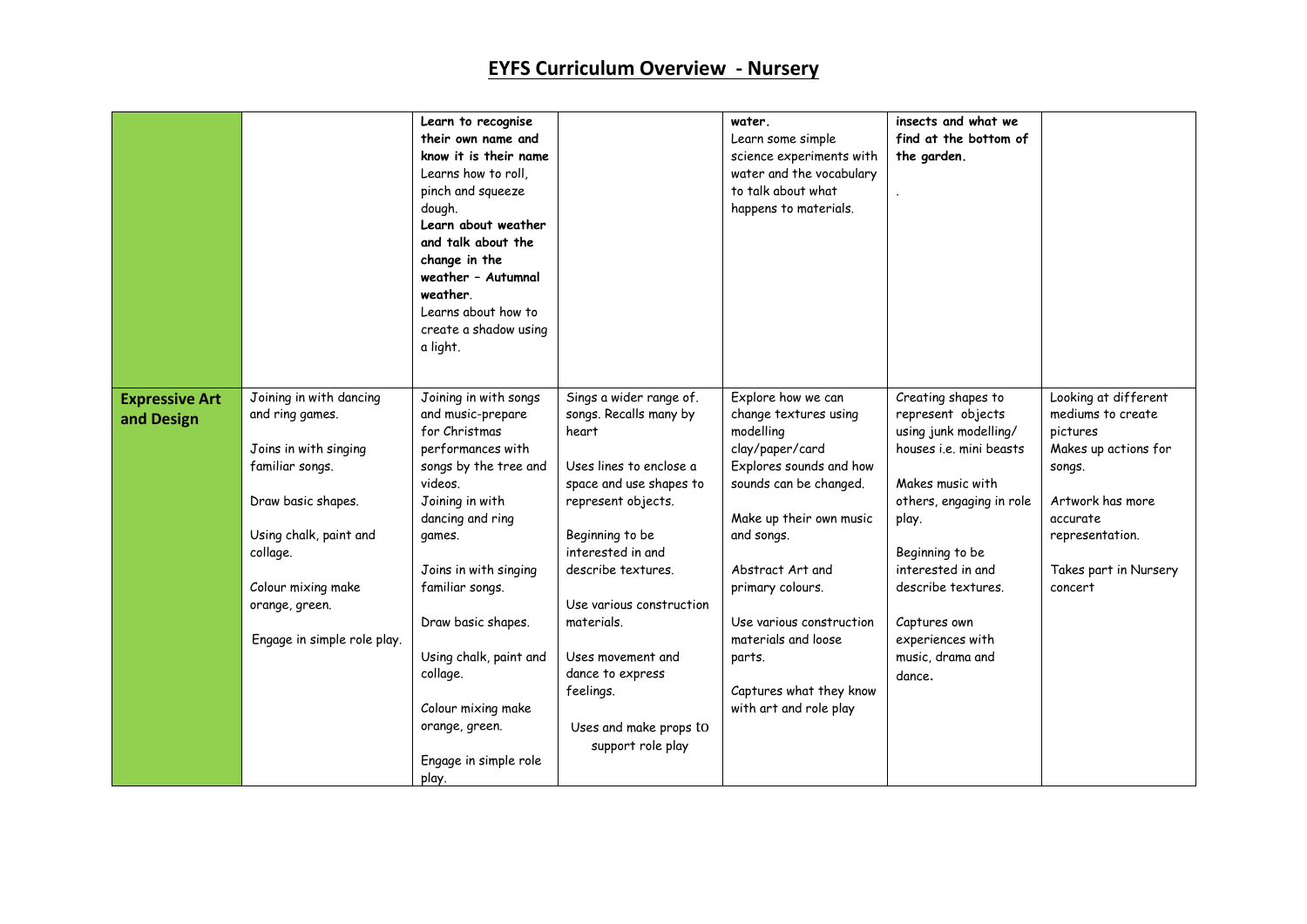|                    | Locomotion                 | Busy fingers -          | Learn strategies to       | Learn how to use a brush   | <b>Games</b>            | Dance                    |
|--------------------|----------------------------|-------------------------|---------------------------|----------------------------|-------------------------|--------------------------|
| <b>Physical</b>    | Developing skills to move  | morning work            |                           |                            | (Attack v Defence)      | Taught after key skills  |
| <b>Development</b> | around the hall in a safe  |                         | balance - standing on one | to sweep.                  | Children learn          |                          |
|                    | way/ in the same           | activities to develop   | foot and putting arms     | Learn to use a three       |                         | for upper body           |
|                    |                            | hand strength. Use      | out.                      |                            | teamwork through        | strength and writing.    |
|                    | direction/changing         | of equipment, e.g.      |                           | finger tripod grip to hold | game situations and     | Children move            |
|                    | direction. Finding new     | making snips in in      | Learn how to climb onto a | a mark maker or begin to   | combine this with       | themselves with the      |
|                    | ways to move               | paper.                  | tricycle and how to       | progress through           | movement skills taught  | music, imagining         |
|                    | running/skipping/jumping/  | Hand Hygiene            | maintain balance.         | developmental grasps.      | during previous units.  | themselves as            |
|                    | hopping                    |                         |                           |                            | This will also prepare  | different objects. This  |
|                    |                            | Be increasingly         | (Gymnastics developing    | Learn how to safely hold   | them for Reception.     | allows them to work on   |
|                    | Learn how to use a         | independent as they     | upper body strength to    | scissors to make snips.    |                         | their movements while    |
|                    | dustpan and brush in the   | get dressed and         | enable children to be     |                            | Learn how to push a     | also allowing them to    |
|                    | role play area.            | undressed, for          | able develop gross and    | Learn to throw a ball -    | tricycle forward by     | develop their            |
|                    |                            | example, putting        | fine motor skill. To help | lots of different sized    | pushing their feet on   | imagination. Keeps in    |
|                    | Provide lots of mark       | coats on and doing up   | strengthen their hands    | balls outside.             | the ground.             | with the theme of child  |
|                    | making opportunities to    | zips.                   | in preparation to hold    |                            |                         | led and links to nursery |
|                    | learn how to hold a mark   | Introduce snipping      | writing tools             | (Children learn ball       | Learn to throw a ball - | rhymes                   |
|                    | maker with a whole hand    | tree - Introduce how    |                           | skills to control and      | lots of different sized |                          |
|                    | grasp.                     | to use scissors to snip | Balance on the beam       | maneuverer a ball with     | balls outside.          |                          |
|                    |                            | wool.                   | moving safely and         | their hands. To help       |                         | Learn to use a three     |
|                    | Learn how to pour and fill |                         | landing safely            | strengthen their hands     | Learn to use a three    | finger tripod grip or    |
|                    | jugs - provide lots of     | <b>Gymnastics</b>       |                           | in preparation to hold     | finger tripod grip for  | begin to progress        |
|                    | pouring and filling        | developing skills in    |                           | writing tools).            | mark makers or begin    | through developmental    |
|                    | opportunities in the       | balance                 |                           |                            | to progress through     | grasps.                  |
|                    | environment                | Balance on the beam     |                           | Climbing/gymnastics/Bal    | developmental grasps.   |                          |
|                    |                            | moving safely and       |                           | ance                       | (Games Attack and       | To begin to learn        |
|                    |                            | landing safely          |                           |                            | Defence Children to     | strategies for           |
|                    |                            |                         |                           |                            | learn to work in a team | managing risk when       |
|                    |                            |                         |                           |                            | combine this with       | negotiating the space    |
|                    |                            |                         |                           |                            | movement skills taught  | around them.             |
|                    |                            | Learn to thread wool.   |                           |                            | previous locomotive     |                          |
|                    |                            | string or thread        |                           |                            | learning)               | Learn how to brush       |
|                    |                            | through a large hole    |                           |                            |                         | their teeth              |
|                    |                            | with support -          |                           |                            | Introduce hammers -     | independently.           |
|                    |                            | provide lots of fine    |                           |                            | learn how to safely     |                          |
|                    |                            | motor opportunities.    |                           |                            | hold a hammer.          | (Dance children move     |
|                    |                            |                         |                           |                            |                         | themselves as            |
|                    |                            | Learn to use            |                           |                            |                         | different objects        |
|                    |                            | tweezers to pick up     |                           |                            |                         | continuing past learning |
|                    |                            | small items.            |                           |                            |                         | locomotive skills and    |
|                    |                            |                         |                           |                            |                         |                          |